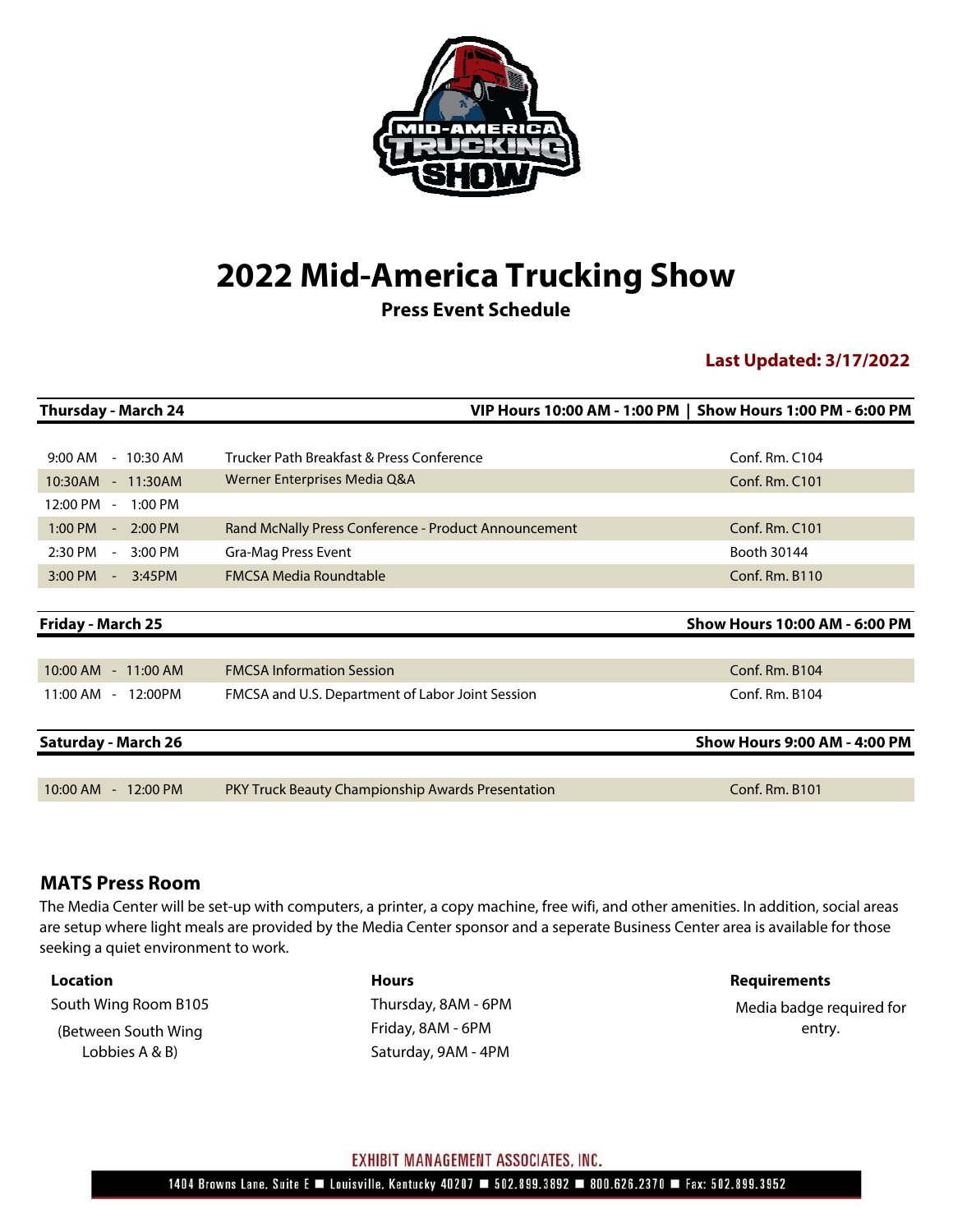# EDUCATION SERIES **PRO TALKS**

MATS 2022 offers 3 days of attendee education covering a wide variety of topics. Pre-registration is not required. All seminars are free to attend.

Seminars will take place in the East Hall - Booth 24155 and in the South Wing Meeting Room B104.



THURSDAY

## **11:00 AM - 11:30 AM**

BOOTH 24155 - PRO TALKS STAGE Shifting Lanes with Driver Health

Presented by: Hope Zvara, Mother Trucker Yoga

## **11:45 AM - 12:45 PM**

#### BOOTH 24155 - PRO TALKS STAGE How We Grew From 0 to 20 Trucks in 5 Months

Presented by: Hans Galland, Natasha Martinez, Kay Makishi (moderator)

## **12:30 PM - 1:30 PM**

## ROOM B104 - PRO TALKS THEATER

## Negotiating from the Driver's Seat: Expert negotiation tips that will help put you in control of your truck.

Presented by: Robert Rouse, Product Manager, DAT and Chad Boblett, Rate Per Mile Masters

## **1:00 PM - 1:45 PM**

## BOOTH 24155 - PRO TALKS STAGE Trucking Tech Changes & Your Career

Presented by: Mike Roeth, Executive Director of NACFE

## **1:45 PM - 2:30 PM**

## ROOM B104 - PRO TALKS THEATER  $\mathsf{\mathsf{P}}$ The Value of Veteran Drivers

Presented by: Veterans In Trucking & CDLLife, Clean Harbors, American Central Transport, FASTPORT

## **2:00 PM - 3:00 PM**

## BOOTH 24155 - PRO TALKS STAGE  $\bigcirc$ Going the Extra Mile from Driver to Carrier

Presented by: Chad Boblett & RPM Masters

## **2:45 PM - 3:45 PM**

### ROOM B104 - PRO TALKS THEATER Negotiate and get paid more as an Owner-operator

Presented by: Brent Hutto, Truckstop.com and Tyler Johnston, Brokerage and Freight Operations Manager at Mercer Transportation

## **3:15 PM - 4:15 PM**

## BOOTH 24155 - PRO TALKS STAGE  $\triangledown$ From Mad Men to Moneyball: Using the Right Metrics to Win at Shop Management

Presented by: Jacob Findlay, Co-Founder & E xecutive Chairman of Fullbay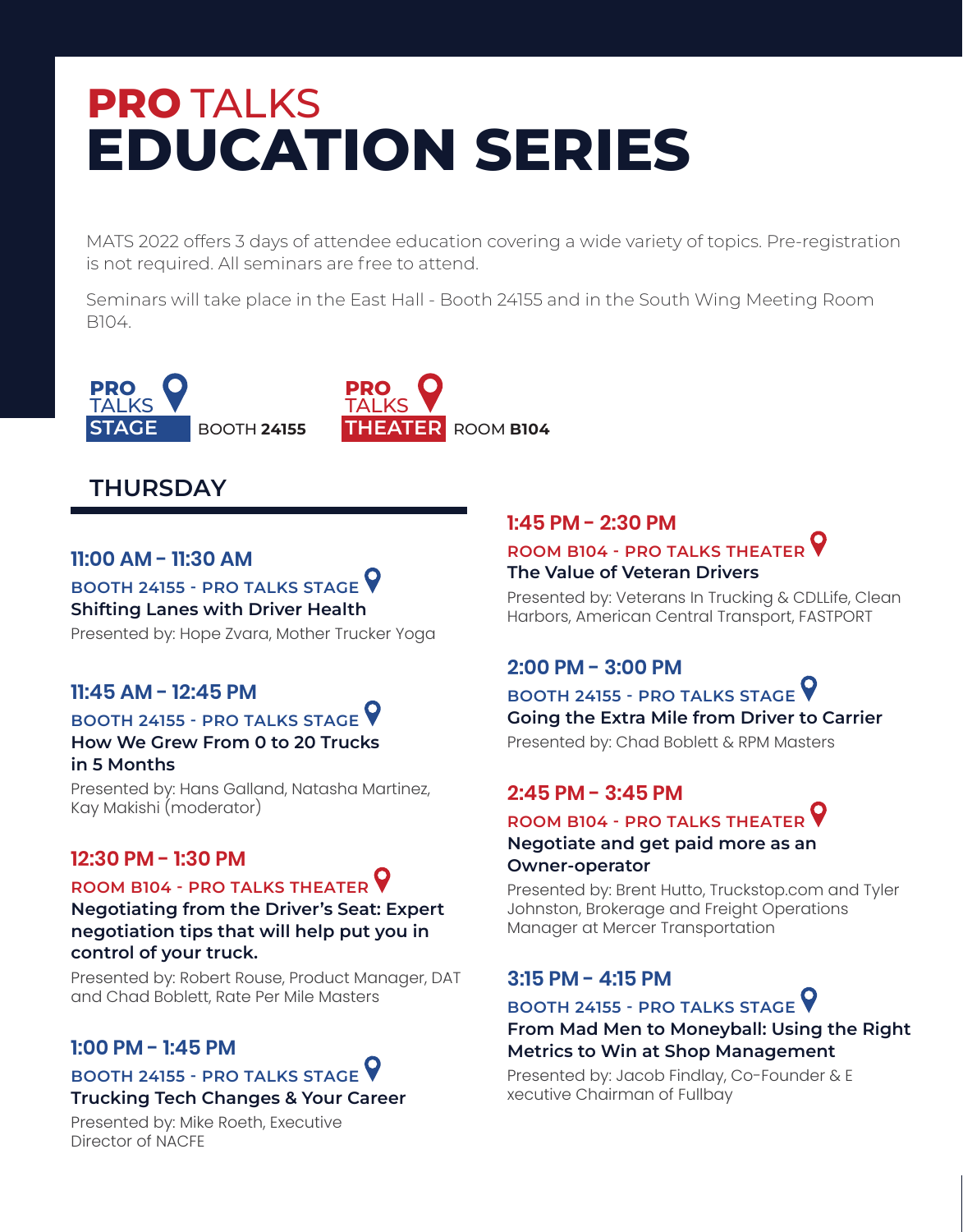

#### **4:00 PM - 5:00 PM**

ROOM B104 - PRO TALKS THEATER AI Dashcams: How technology can help promote safety while maintaining your privacy Presented by: Page Trucking

#### **4:30 PM - 5:30 PM**

#### BOOTH 24155 - PRO TALKS STAGE Tire Retreading: Myths and Misconceptions

Presented by: David Stevens, Managing Director, Tire Retread & Repair Information Bureau (TRIB)

#### **5:15 PM - 6:00 PM**

## ROOM B104 - PRO TALKS THEATER Wheel End Assembly Tips & Tricks

Presented by: Brian Beathard, RevHD Wheel End Components

## FRIDAY

## **10:00 AM - 10:30 AM**

### BOOTH 24155 - PRO TALKS STAGE How to easily book loads with technology Presented by: Tracy Neill, Trucker Tools

and Trucker G

### **10:00 AM - 11:00 AM**

#### ROOM B104 - PRO TALKS THEATER FMCSA Information Session

Presented by: FMCSA

## **10:45 AM - 11:30 AM** BOOTH 24155 - PRO TALKS STAGE  $\bm{\nabla}$ Real Visibility = Live Supply Chain

Presented by: Andy Dishner, COO Konexial and Ken Evans, CEO Konexial

## 11:00 AM - 12:00 PM

# 11:00 AM – 12:00 PM<br>ROOM B104 - PRO TALKS THEATER<br>EMCSA and U.S. Denattment of

#### FMCSA and U.S. Department of Labor Joint Session

Presented by: FMCSA and U.S. Department of Labor Joint Session

## **11:45 AM - 12:45 PM**

BOOTH 24155 - PRO TALKS STAGE  $\blacktriangledown$ Do you have what it takes to be an Expediter? Presented by: Bob and Linda Caffee

#### **12:30 PM - 1:30 PM**

## ROOM B104 - PRO TALKS THEATER Why Every Trucker Needs to Think Like an Entrepreneur

Presented by: Tobenna Arodiogbu, CEO of CloudTrucks

## **1:00 PM - 1:45 PM**

## BOOTH 24155 - PRO TALKS STAGE V

## Don't send me down the wrong road! Trends in Truck Navigation and Routing

Presented by: Ivan Sheldon Vice President, Product, Rand McNally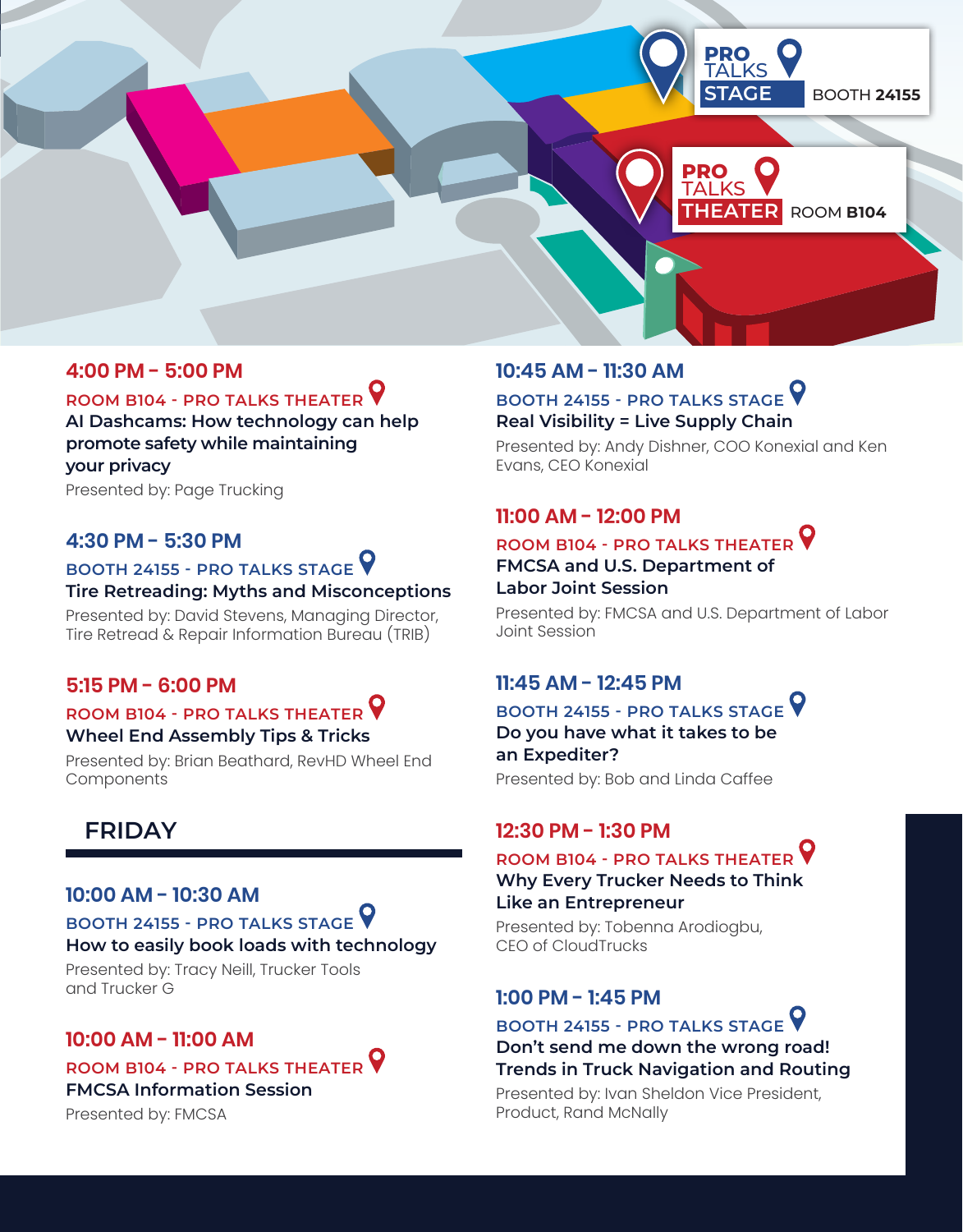# EDUCATION SERIES **PRO TALKS**

PRO TALKS STAGE BOOTH 24155



THEATER ROOM B104

## FRIDAY

## **1:45 PM - 2:45 PM**

## ROOM B104 - PRO TALKS THEATER

#### Partners in Business: Owner-operator business performance benchmarking and Q&A with Overdrive and ATBS

"Presented by: Mike Hosted, Vice President, ATBS Todd Dills, Editor, Overdrive Gary Buchs, Overdrive contributor and

owner-operator business coach"

## **2:00 PM - 2:30 PM**

## BOOTH 24155 - PRO TALKS STAGE How to get Drivers on Board with In-Cab Cameras

Presented by: Jon Morgan, Netradyne

## **2:45 PM - 3:45 PM**

### BOOTH 24155 - PRO TALKS STAGE Improve Your Lifestyle (How a group of peers will help each other)

"Presented by: Henry Albert, Joel Boelman, Vince Crisanti, Mark Heggestad, Shane Rizzuto, Stephan Halsted, Sandy Goche , Randy Saunder, Bob Caffee, Linda Caffee"

## **3:00 PM - 4:00 PM**

## ROOM B104 - PRO TALKS THEATER The Pathway to Independence and Profits

Presented by: Brent Hutto, Truckstop.com and Special Guest

## **4:00 PM - 4:45 PM**

## BOOTH 24155 - PRO TALKS STAGE  $\bigcirc$ Set Your Trucking Operation up for Success by Improving These 4 Areas

Presented by: Jeff Jenkins, RTA

## **4:15 PM - 5:15 PM**

## ROOM B104 - PRO TALKS THEATER Purchasing the Correct Lowboy Trailer

Presented by: Kevin Sassaman, Product Manager, E.D. Etnyre and Company

## **5:00 PM - 6:00 PM**

## BOOTH 24155 - PRO TALKS STAGE Money Money Money: How to make more money in trucking

Presented by: James Poston and Raye Ackerman

## **SATURDAY**

## **9:30 AM - 11:00 AM**

## BOOTH 24155 - PRO TALKS STAGE  $\triangledown$ Truck to Success: Taxes and Business Structure

"Presented by: Lewie Pugh, Executive Vice President of OOIDA

Barry Fowler, Enrolled Agent, President & Founder of Taxation Solutions, Inc.

## **10:00 AM - 11:00 AM**

## ROOM B104 - PRO TALKS THEATER Calling All Small Fleets: How to Win Freight, Save Time and Make More \$\$\$

Presented by: Grant Goodale, Carrier Experience Officer and Co-Founder of Convoy